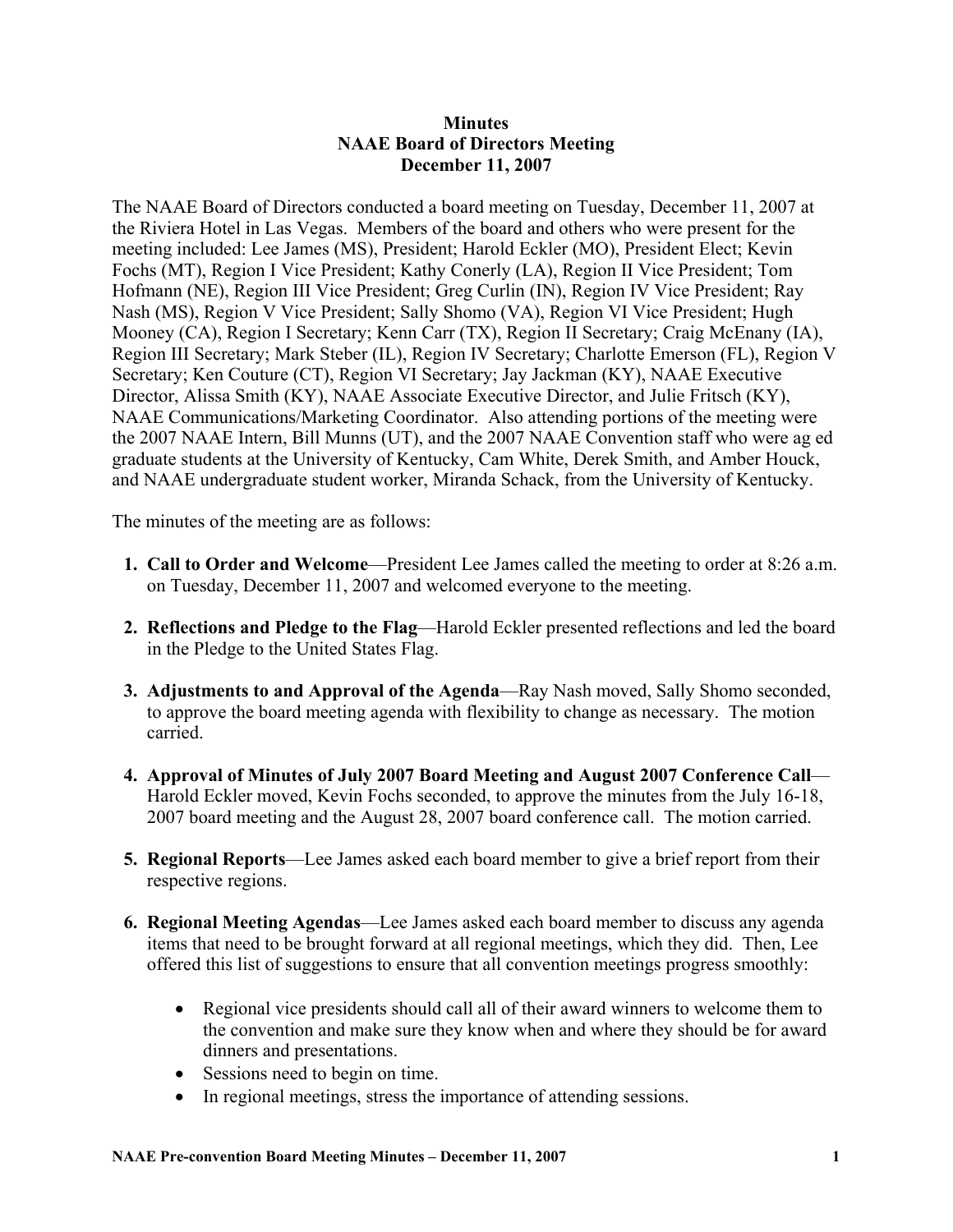- Our schedule is open for NAAE members to attend the ACTE reception on Thursday night.
- It is very important to have workshop facilitators for each workshop session ... this is the responsibility of the board members.
- Communicate quickly to Lee James if anything controversial comes up in committee meetings.
- Be sure all committee reports are delivered to Alissa Smith no later than 5:00 p.m. on Friday.
- There will be a board session on Friday evening following the Organizational Members Reception to rehearse the Saturday general session.
- Everyone please be on time for all events.
- There may be short board meetings from time to time during the week.
- **7. Committee Meeting Agendas**—Lee James asked each board member to discuss any issues related to their committee agendas. It was reiterated that all committee reports and bullet points for committee report presentations would be delivered to Alissa Smith no later than 5:00 p.m. on Friday. Lee James asked committee board consultants to notify staff in advance if they wanted staff to attend committee meetings to discuss specific items.
- **8. State Officer Directory**—Alissa Smith presented the current directory of state officers to the board.
- **9. Membership Report and Delegate Counts**—Alissa Smith reviewed the final membership report for the 2006-07 membership year and the delegate counts for this convention.
- **10. Review of the 2007 NAAE Convention**—Alissa Smith and Jay Jackman led the board through all of the details of the convention schedule, discussed workshop facilitators' responsibilities, and reviewed board member and regional secretary responsibilities.

**Scholarship Fundraiser** – It was agreed that for the scholarship fundraiser, the prizes would be \$100 at the second general session, \$200 at the luncheon, and \$300 at the closing session.

- **11. National FFA Convention**—The NAAE board commended the staff for the excellent booth that NAAE had at the 2007 National FFA Convention Career Show.
- **12. Nominating Committee Report**—Lee James opened the floor for nominations for 2007-08 NAAE President. Greg Curlin nominated Harold Eckler for 2007-08 NAAE President. Lee James opened the floor for nominations for 2007-08 NAAE President Elect. Kevin Fochs nominated Sally Shomo for 2007-08 NAAE President Elect. Sally Shomo nominated Kevin Fochs for 2007-08 NAAE President Elect. Tom Hofmann moved, Greg Curlin seconded, to close board nominations. The motion carried.
- **13. Board Representation**—Kevin Fochs moved, Tom Hofmann seconded, to appoint Greg Curlin as NAAE representative to the NYFEA board. The motion carried.